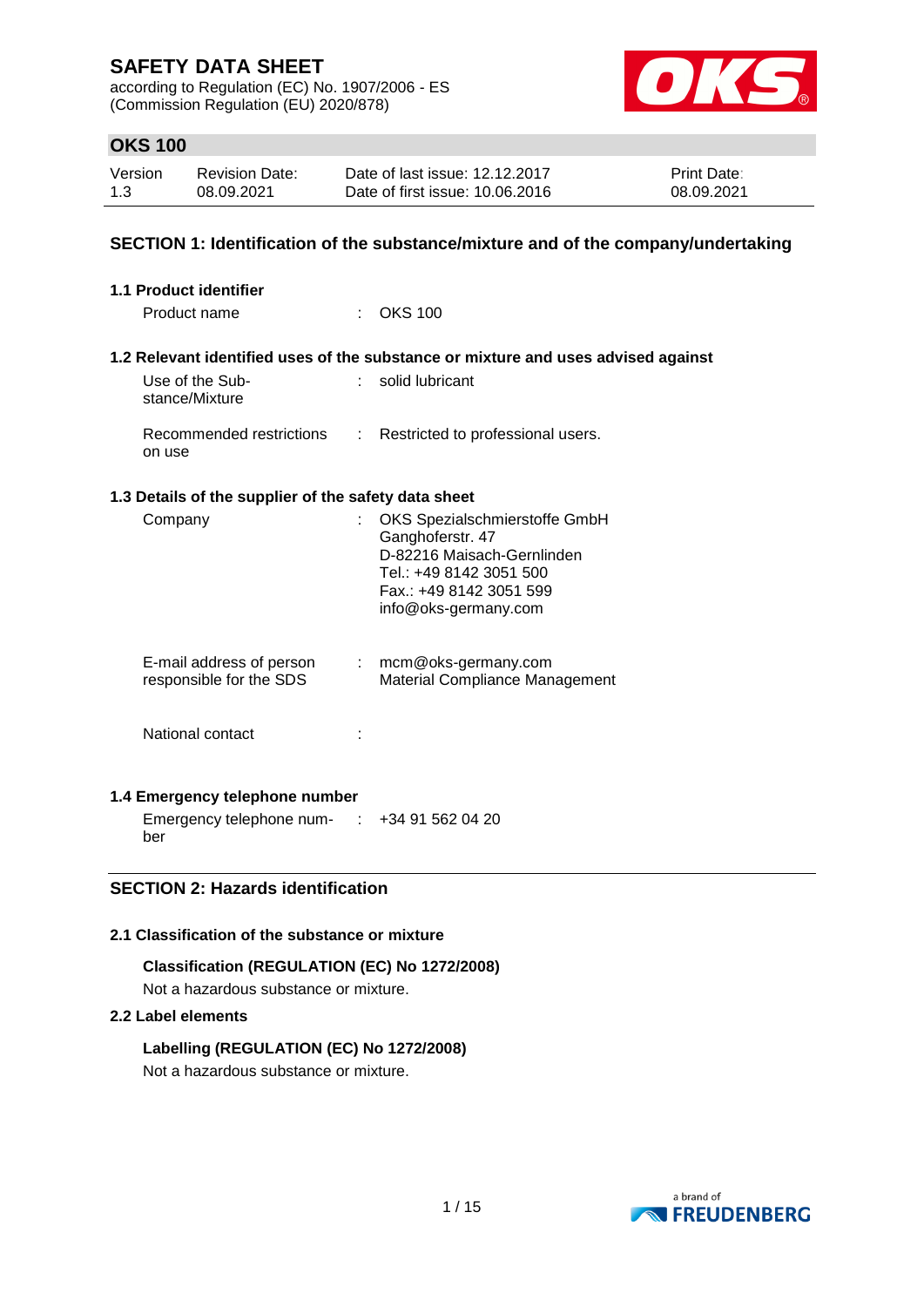according to Regulation (EC) No. 1907/2006 - ES (Commission Regulation (EU) 2020/878)



# **OKS 100**

| Version | <b>Revision Date:</b> | Date of last issue: 12.12.2017  | <b>Print Date:</b> |
|---------|-----------------------|---------------------------------|--------------------|
| 1.3     | 08.09.2021            | Date of first issue: 10.06.2016 | 08.09.2021         |

#### **2.3 Other hazards**

This substance/mixture contains no components considered to be either persistent, bioaccumulative and toxic (PBT), or very persistent and very bioaccumulative (vPvB) at levels of 0.1% or higher.

Ecological information: The substance/mixture does not contain components considered to have endocrine disrupting properties according to REACH Article 57(f) or Commission Delegated regulation (EU) 2017/2100 or Commission Regulation (EU) 2018/605 at levels of 0.1% or higher.

Toxicological information: The substance/mixture does not contain components considered to have endocrine disrupting properties according to REACH Article 57(f) or Commission Delegated regulation (EU) 2017/2100 or Commission Regulation (EU) 2018/605 at levels of 0.1% or higher.

## **SECTION 3: Composition/information on ingredients**

### **3.1 Substances**

Chemical nature : Molybdenum disulfide

#### **Components**

| Chemical name                                | CAS-No.                    | Classification | specific concen- | Concentration     |
|----------------------------------------------|----------------------------|----------------|------------------|-------------------|
|                                              | EC-No.                     |                | tration limit    | (% w/w)           |
|                                              |                            |                | M-Factor         |                   |
|                                              | Index-No.                  |                | <b>Notes</b>     |                   |
|                                              | <b>Registration number</b> |                | Acute toxicity   |                   |
|                                              |                            |                | estimate         |                   |
| Substances with a workplace exposure limit : |                            |                |                  |                   |
| molybdenum disul-                            | 1317-33-5                  | Not classified |                  | $>= 90 - 5 = 100$ |
| phide                                        | 215-263-9                  |                |                  |                   |
|                                              |                            |                |                  |                   |
|                                              |                            |                |                  |                   |
|                                              |                            |                |                  |                   |

### **SECTION 4: First aid measures**

### **4.1 Description of first aid measures**

| If inhaled              | Remove person to fresh air. If signs/symptoms continue, get<br>medical attention.<br>Keep patient warm and at rest.<br>If breathing is irregular or stopped, administer artificial respira-<br>tion. |
|-------------------------|------------------------------------------------------------------------------------------------------------------------------------------------------------------------------------------------------|
| In case of skin contact | Remove contaminated clothing. If irritation develops, get med-<br>ical attention.<br>In case of contact, immediately flush skin with plenty of water.                                                |

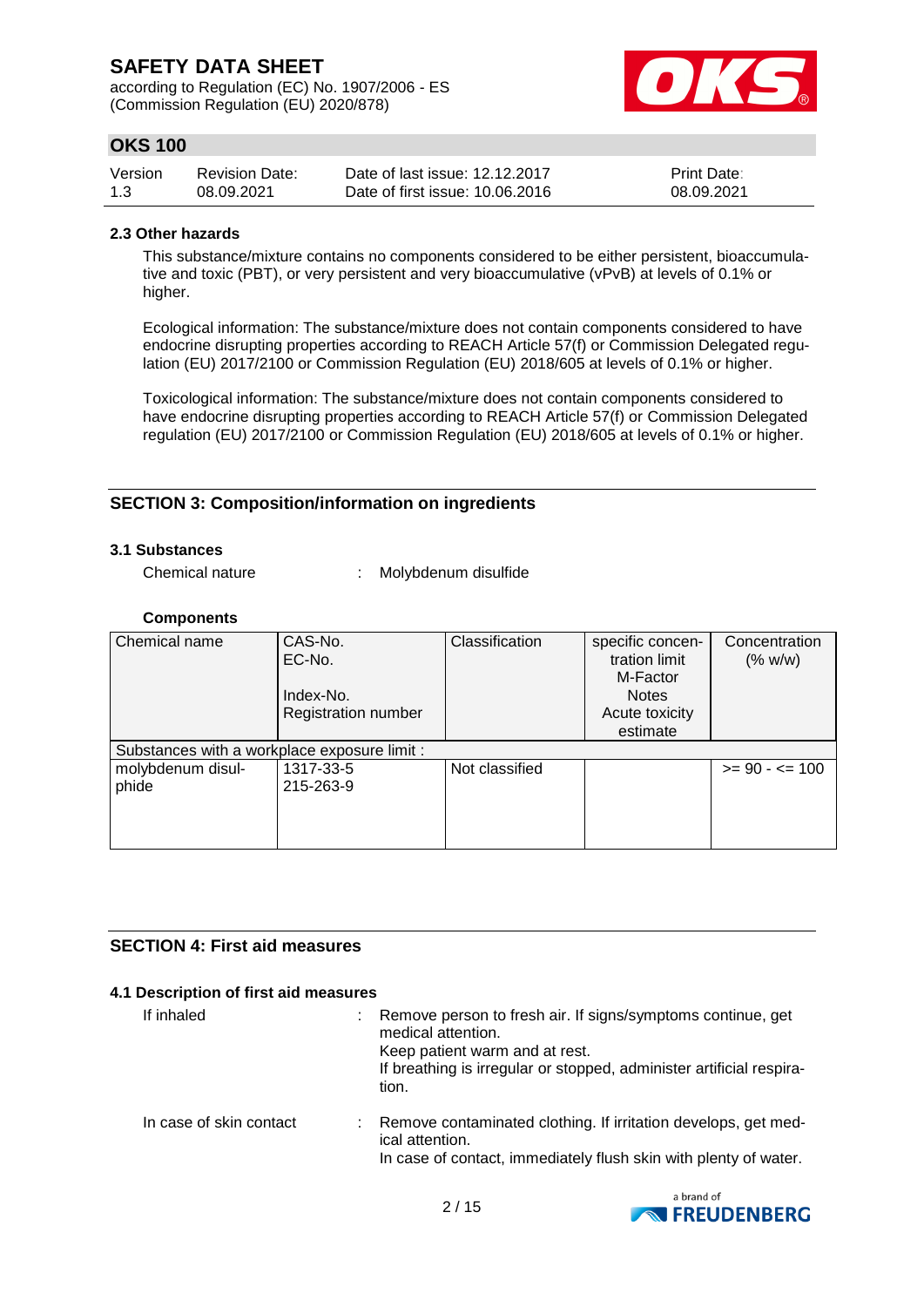according to Regulation (EC) No. 1907/2006 - ES (Commission Regulation (EU) 2020/878)



## **OKS 100**

| Version<br>1.3 | <b>Revision Date:</b><br>08.09.2021 | Date of last issue: 12.12.2017<br>Date of first issue: 10.06.2016                                                                                  | Print Date:<br>08.09.2021 |
|----------------|-------------------------------------|----------------------------------------------------------------------------------------------------------------------------------------------------|---------------------------|
|                | In case of eye contact              | : Rinse immediately with plenty of water, also under the eyelids,<br>for at least 10 minutes.<br>If eye irritation persists, consult a specialist. |                           |
| If swallowed   |                                     | $\therefore$ Move the victim to fresh air.<br>Do not induce vomiting without medical advice.<br>Rinse mouth with water.                            |                           |
|                |                                     | 4.2 Most important symptoms and effects, both acute and delayed                                                                                    |                           |
| Symptoms       |                                     | No information available.                                                                                                                          |                           |
| <b>Risks</b>   |                                     | None known.                                                                                                                                        |                           |
|                |                                     | 4.3 Indication of any immediate medical attention and special treatment needed                                                                     |                           |
| Treatment      |                                     | No information available.                                                                                                                          |                           |

## **SECTION 5: Firefighting measures**

#### **5.1 Extinguishing media**

| Suitable extinguishing media :                            | Use water spray, alcohol-resistant foam, dry chemical or car-<br>bon dioxide.                                                                                           |
|-----------------------------------------------------------|-------------------------------------------------------------------------------------------------------------------------------------------------------------------------|
| Unsuitable extinguishing<br>media                         | : High volume water jet                                                                                                                                                 |
| 5.2 Special hazards arising from the substance or mixture |                                                                                                                                                                         |
| Hazardous combustion prod- : Sulphur oxides<br>ucts       | Metal oxides                                                                                                                                                            |
| 5.3 Advice for firefighters                               |                                                                                                                                                                         |
| Special protective equipment :<br>for firefighters        | In the event of fire, wear self-contained breathing apparatus.<br>Use personal protective equipment. Exposure to decomposi-<br>tion products may be a hazard to health. |
|                                                           |                                                                                                                                                                         |

| Further information | Standard procedure for chemical fires.<br>Cool containers/tanks with water spray. |
|---------------------|-----------------------------------------------------------------------------------|
|                     |                                                                                   |

### **SECTION 6: Accidental release measures**

## **6.1 Personal precautions, protective equipment and emergency procedures**

| Personal precautions | : Evacuate personnel to safe areas.                          |
|----------------------|--------------------------------------------------------------|
|                      | Keep people away from and upwind of spill/leak.              |
|                      | Use the indicated respiratory protection if the occupational |

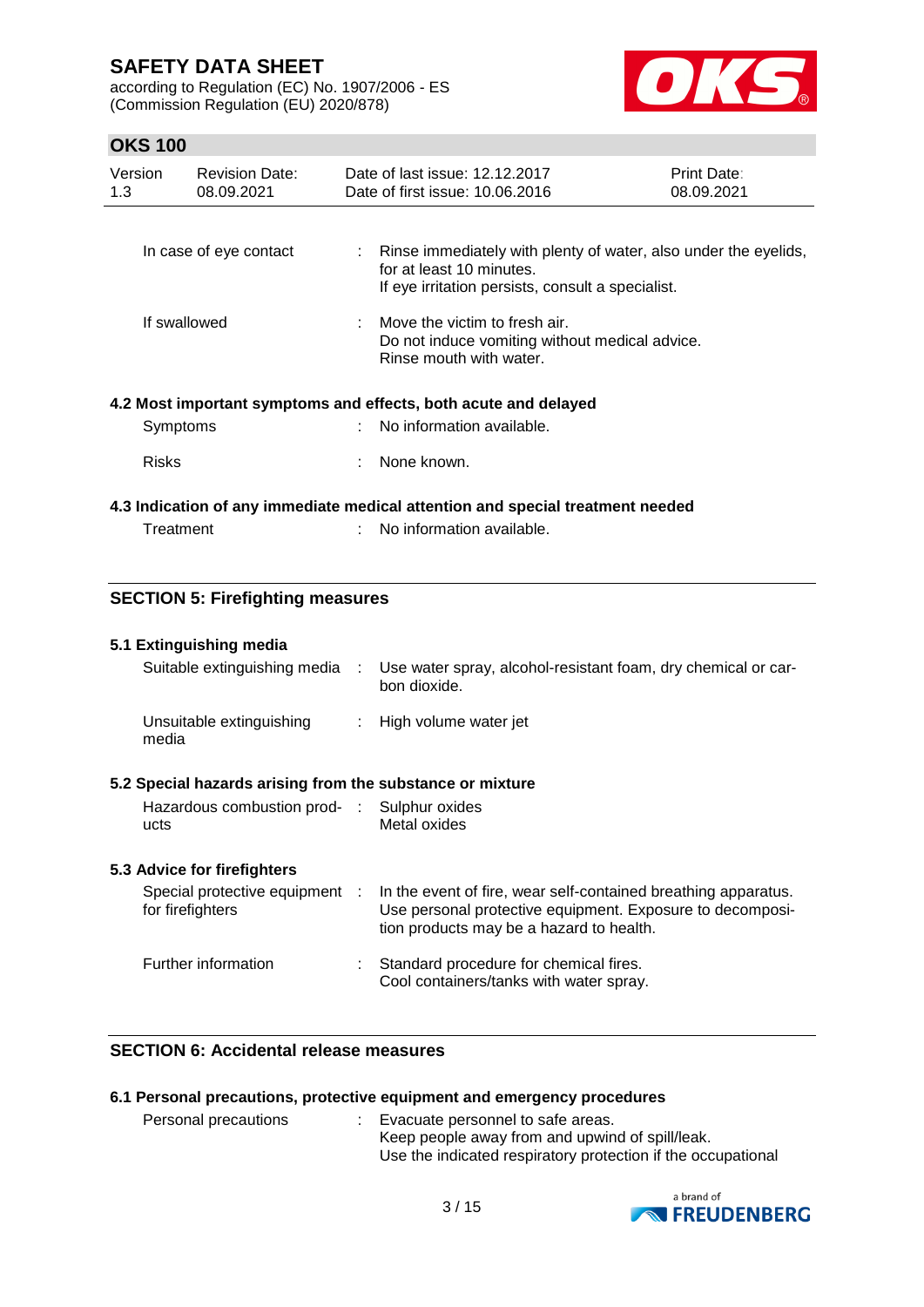according to Regulation (EC) No. 1907/2006 - ES (Commission Regulation (EU) 2020/878)



# **OKS 100**

| Version<br>1.3 | <b>Revision Date:</b><br>08.09.2021  | Date of last issue: 12.12.2017<br>Date of first issue: 10.06.2016                                                                                                                                       | Print Date:<br>08.09.2021 |
|----------------|--------------------------------------|---------------------------------------------------------------------------------------------------------------------------------------------------------------------------------------------------------|---------------------------|
|                |                                      | exposure limit is exceeded and/or in case of product release<br>(dust).<br>Avoid dust formation.<br>Avoid breathing dust.<br>Refer to protective measures listed in sections 7 and 8.                   |                           |
|                | <b>6.2 Environmental precautions</b> |                                                                                                                                                                                                         |                           |
|                | Environmental precautions            | : Try to prevent the material from entering drains or water<br>courses.<br>Prevent further leakage or spillage.<br>Local authorities should be advised if significant spillages<br>cannot be contained. |                           |
|                |                                      | 6.3 Methods and material for containment and cleaning up                                                                                                                                                |                           |
|                | Methods for cleaning up              | : Clean up promptly by sweeping or vacuum.                                                                                                                                                              |                           |

with compressed air).

Keep in suitable, closed containers for disposal.

Avoid dispersal of dust in the air (i.e., clearing dust surfaces

# **6.4 Reference to other sections**

For personal protection see section 8.

### **SECTION 7: Handling and storage**

#### **7.1 Precautions for safe handling**

| Advice on safe handling                                                    | : Do not use in areas without adequate ventilation.<br>Do not breathe vapours/dust.<br>In case of insufficient ventilation, wear suitable respiratory<br>equipment.<br>For personal protection see section 8.<br>Smoking, eating and drinking should be prohibited in the ap-<br>plication area.<br>Wash hands and face before breaks and immediately after<br>handling the product.<br>Ensure all equipment is electrically grounded before beginning<br>transfer operations.<br>Avoid dust accumulation in enclosed space. |
|----------------------------------------------------------------------------|------------------------------------------------------------------------------------------------------------------------------------------------------------------------------------------------------------------------------------------------------------------------------------------------------------------------------------------------------------------------------------------------------------------------------------------------------------------------------------------------------------------------------|
| Advice on protection against : Avoid dust formation.<br>fire and explosion |                                                                                                                                                                                                                                                                                                                                                                                                                                                                                                                              |
| Hygiene measures                                                           | Wash face, hands and any exposed skin thoroughly after<br>handling.                                                                                                                                                                                                                                                                                                                                                                                                                                                          |

#### **7.2 Conditions for safe storage, including any incompatibilities**

| Requirements for storage | Store in original container. Keep container closed when not in |
|--------------------------|----------------------------------------------------------------|
| areas and containers     | use. Keep in a dry, cool and well-ventilated place. Containers |
|                          | which are opened must be carefully resealed and kept upright   |

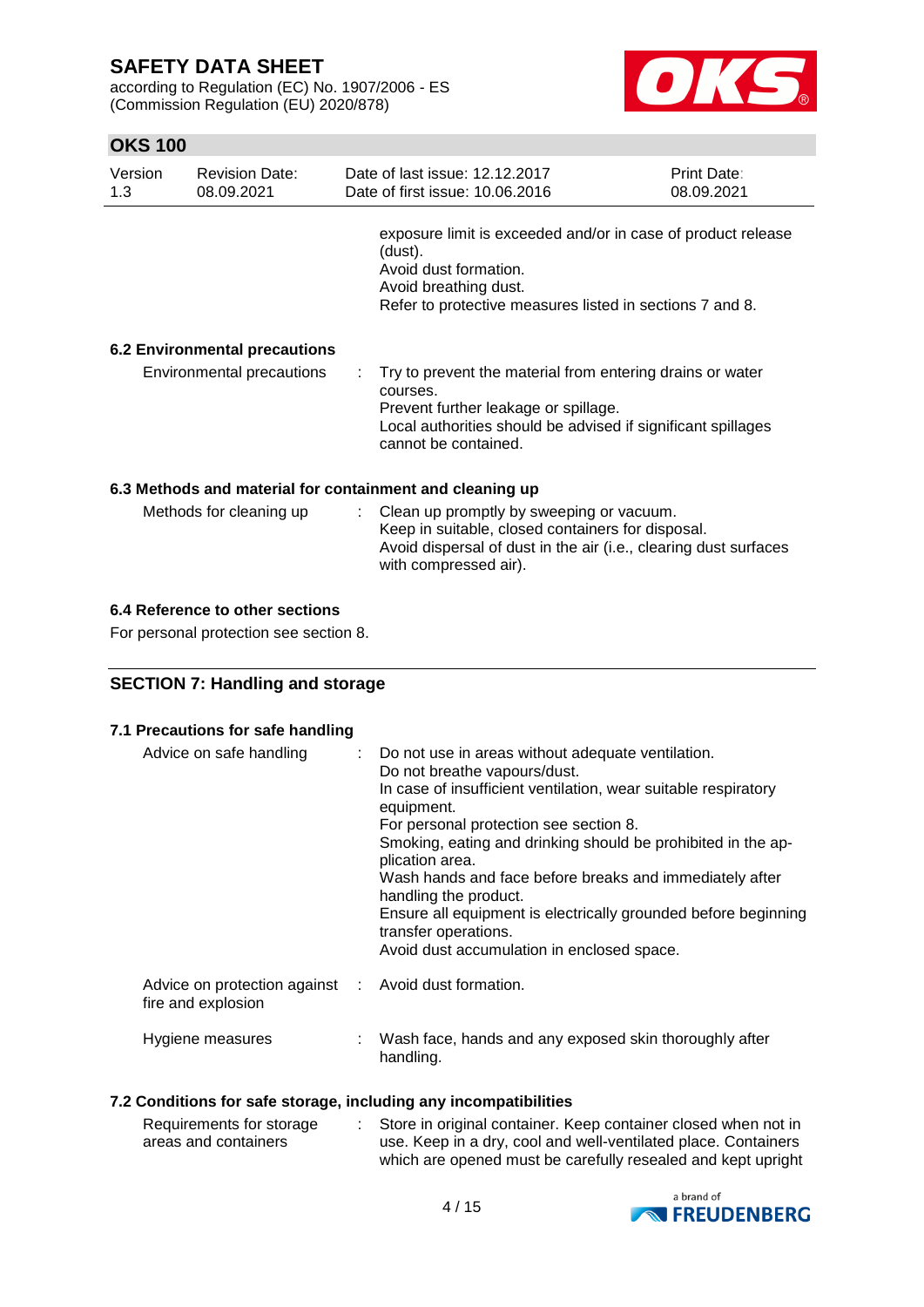according to Regulation (EC) No. 1907/2006 - ES (Commission Regulation (EU) 2020/878)



# **OKS 100**

| Version<br>1.3 | <b>Revision Date:</b><br>08.09.2021        | Date of last issue: 12.12.2017<br>Date of first issue: 10.06.2016                                                                                                                                                                  | <b>Print Date:</b><br>08.09.2021 |  |  |
|----------------|--------------------------------------------|------------------------------------------------------------------------------------------------------------------------------------------------------------------------------------------------------------------------------------|----------------------------------|--|--|
|                |                                            | to prevent leakage. Electrical installations / working materials<br>must comply with the technological safety standards. Store in<br>accordance with the particular national regulations. Keep in<br>properly labelled containers. |                                  |  |  |
|                | 7.3 Specific end use(s)<br>Specific use(s) | Specific instructions for handling, not required.                                                                                                                                                                                  |                                  |  |  |

### **SECTION 8: Exposure controls/personal protection**

### **8.1 Control parameters**

#### **Occupational Exposure Limits**

| Components                 | CAS-No.   | Value type (Form<br>of exposure)  | Control parameters           | <b>Basis</b>                        |
|----------------------------|-----------|-----------------------------------|------------------------------|-------------------------------------|
| molybdenum di-<br>sulphide | 1317-33-5 | VLA-ED (inhala-<br>ble fraction)  | 10 mg/m $3$<br>(Molybdenum)  | <b>ES VLA</b><br>$(2015-02-19)$     |
|                            |           | VLA-ED (respira-<br>ble fraction) | $3$ mg/m $3$<br>(Molybdenum) | <b>ES VLA</b><br>$(2015 - 02 - 19)$ |

#### **8.2 Exposure controls**

### **Engineering measures**

#### Local exhaust

Ensure that dust-handling systems (such as exhaust ducts, dust collectors, vessels, and processing equipment) are designed in a manner to prevent the escape of dust into the work area (i.e., there is no leakage from the equipment).

#### **Personal protective equipment**

| Eye protection                                                        | Safety glasses with side-shields                                                                                                                                                                                                                                                                                                                                             |
|-----------------------------------------------------------------------|------------------------------------------------------------------------------------------------------------------------------------------------------------------------------------------------------------------------------------------------------------------------------------------------------------------------------------------------------------------------------|
| Hand protection<br>Material<br>Break through time<br>Protective index | Nitrile rubber<br>$:$ > 10 min<br>: Class 1                                                                                                                                                                                                                                                                                                                                  |
| Remarks                                                               | For prolonged or repeated contact use protective gloves. The<br>break through time depends amongst other things on the<br>material, the thickness and the type of glove and therefore<br>has to be measured for each case.<br>The selected protective gloves have to satisfy the specifica-<br>tions of Regulation (EU) 2016/425 and the standard EN 374<br>derived from it. |
| Respiratory protection                                                | Use the indicated respiratory protection if the occupational<br>exposure limit is exceeded and/or in case of product release<br>(dust).                                                                                                                                                                                                                                      |
| Filter type                                                           | P <sub>2</sub> filter                                                                                                                                                                                                                                                                                                                                                        |
|                                                                       |                                                                                                                                                                                                                                                                                                                                                                              |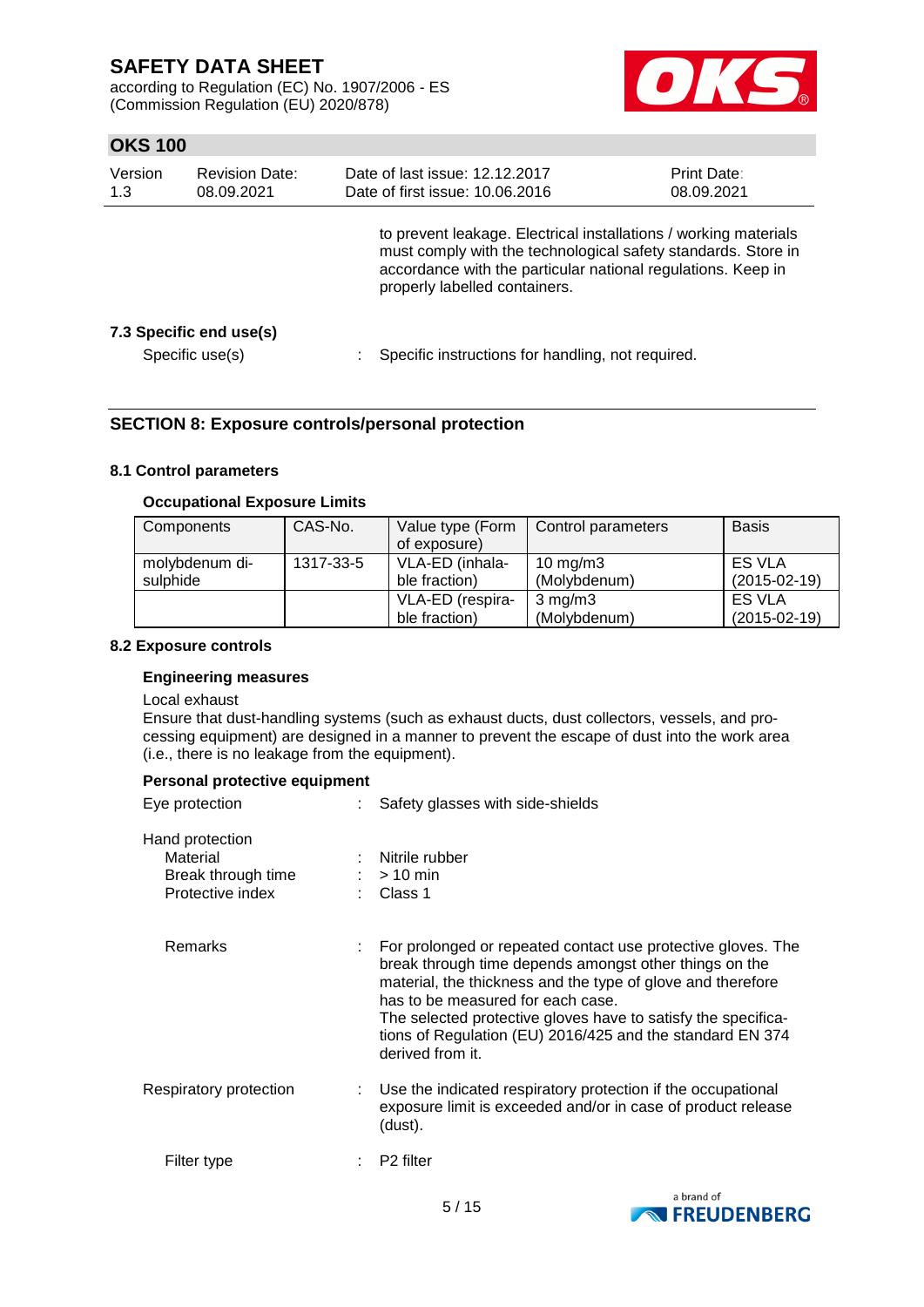according to Regulation (EC) No. 1907/2006 - ES (Commission Regulation (EU) 2020/878)



## **OKS 100**

| Version<br><b>Revision Date:</b><br>1.3<br>08.09.2021 |                     | Date of last issue: 12.12.2017<br>Date of first issue: 10.06.2016                                                           | <b>Print Date:</b><br>08.09.2021 |
|-------------------------------------------------------|---------------------|-----------------------------------------------------------------------------------------------------------------------------|----------------------------------|
|                                                       | Protective measures | : The type of protective equipment must be selected according<br>to the concentration and amount of the dangerous substance |                                  |

at the specific workplace. Choose body protection in relation to its type, to the concentration and amount of dangerous substances, and to the specific work-place.

## **SECTION 9: Physical and chemical properties**

### **9.1 Information on basic physical and chemical properties**

| Physical state                                              | t                             | powder                                                        |
|-------------------------------------------------------------|-------------------------------|---------------------------------------------------------------|
| Colour                                                      |                               | grey                                                          |
| Odour                                                       | ÷                             | odourless                                                     |
| <b>Odour Threshold</b>                                      |                               | No data available                                             |
|                                                             |                               |                                                               |
| Melting point/range                                         | $\mathbb{R}^{\mathbb{Z}}$     | 1.185 °C                                                      |
| Boiling point/boiling range                                 | ÷                             | No data available                                             |
| Flammability                                                | t.                            | Will not burn                                                 |
| Upper explosion limit / Upper<br>flammability limit         |                               | : No data available                                           |
| Lower explosion limit / Lower<br>flammability limit         | $\mathcal{L}^{\mathcal{L}}$ . | 250.000 mg/m3                                                 |
| Flash point                                                 | t                             | Not applicable                                                |
| Auto-ignition temperature                                   | ÷.                            | 520 °C                                                        |
| Decomposition temperature<br>Decomposition tempera-<br>ture | ÷                             | No data available                                             |
| pH                                                          | t                             | Not applicable<br>substance/mixture is non-soluble (in water) |
| Viscosity                                                   |                               |                                                               |
| Viscosity, dynamic                                          | ÷                             | No data available                                             |
| Viscosity, kinematic                                        |                               | No data available                                             |

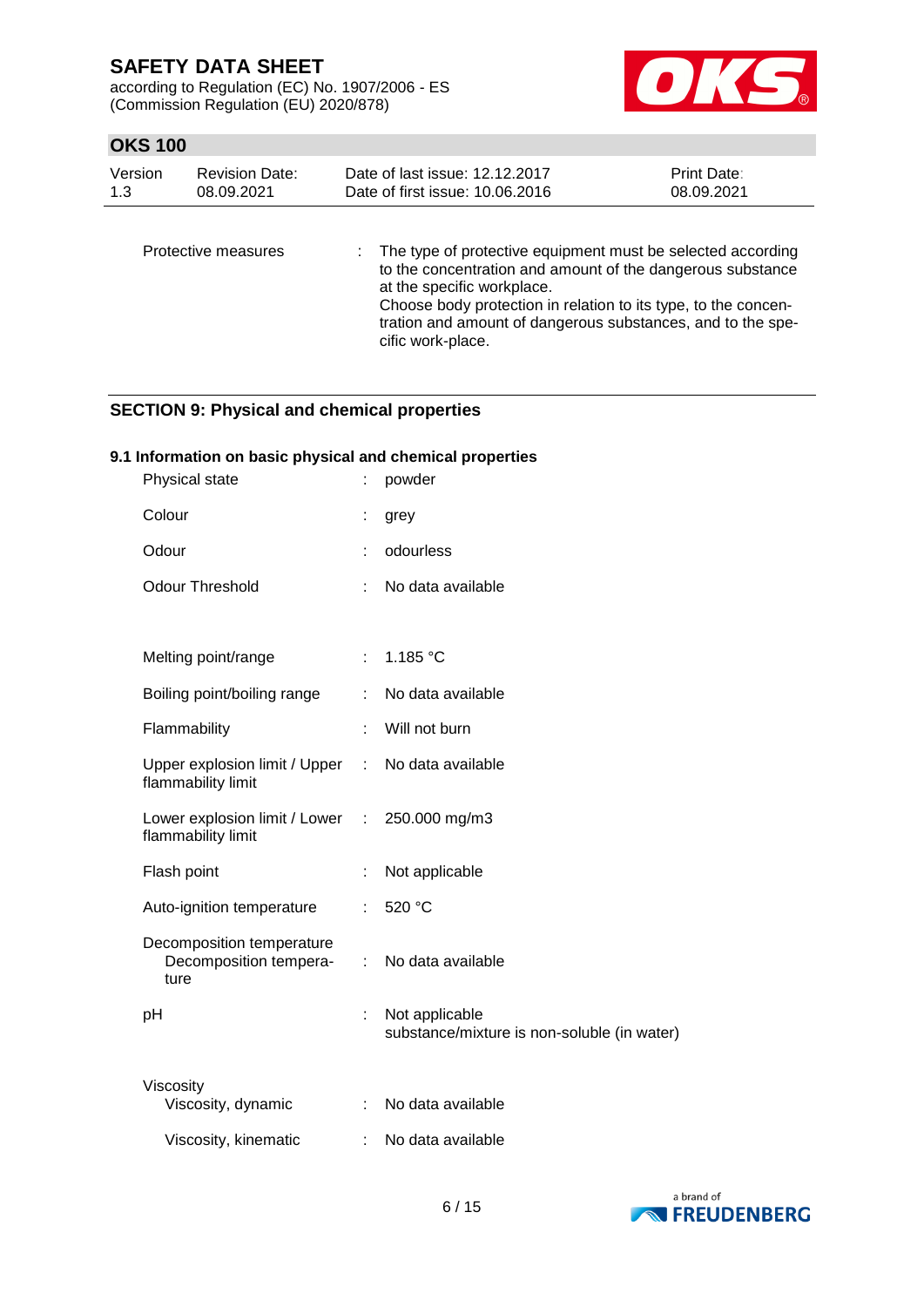according to Regulation (EC) No. 1907/2006 - ES (Commission Regulation (EU) 2020/878)



# **OKS 100**

| Version<br>1.3 |                     | <b>Revision Date:</b><br>08.09.2021        |    | Date of last issue: 12.12.2017<br>Date of first issue: 10.06.2016 | Print Date:<br>08.09.2021 |
|----------------|---------------------|--------------------------------------------|----|-------------------------------------------------------------------|---------------------------|
|                |                     | Solubility(ies)<br>Water solubility        | ÷  | insoluble                                                         |                           |
|                |                     | Solubility in other solvents :             |    | No data available                                                 |                           |
|                |                     | Partition coefficient: n-<br>octanol/water |    | No data available                                                 |                           |
|                |                     | Vapour pressure                            | ÷. | < 0,001 hPa (20 °C)                                               |                           |
|                | Density             |                                            |    | 4,80 g/cm3<br>(20 °C)                                             |                           |
|                | <b>Bulk density</b> |                                            |    | 400 - 1.400 kg/m3                                                 |                           |
|                |                     | Relative vapour density                    |    | No data available                                                 |                           |
|                |                     | 9.2 Other information                      |    |                                                                   |                           |
|                | Explosives          |                                            |    | Not explosive                                                     |                           |
|                |                     | Oxidizing properties                       |    | No data available                                                 |                           |
|                | Self-ignition       |                                            |    | No data available                                                 |                           |
|                |                     | Evaporation rate                           |    | No data available                                                 |                           |
|                |                     | Sublimation point                          |    | No data available                                                 |                           |

# **SECTION 10: Stability and reactivity**

| 10.1 Reactivity                         |  |                                            |  |  |  |  |  |  |
|-----------------------------------------|--|--------------------------------------------|--|--|--|--|--|--|
| No hazards to be specially mentioned.   |  |                                            |  |  |  |  |  |  |
| <b>10.2 Chemical stability</b>          |  |                                            |  |  |  |  |  |  |
| Stable under normal conditions.         |  |                                            |  |  |  |  |  |  |
| 10.3 Possibility of hazardous reactions |  |                                            |  |  |  |  |  |  |
| Hazardous reactions                     |  | Dust can form an explosive mixture in air. |  |  |  |  |  |  |
| 10.4 Conditions to avoid                |  |                                            |  |  |  |  |  |  |
| Conditions to avoid                     |  | Heat, flames and sparks.                   |  |  |  |  |  |  |
| 10.5 Incompatible materials             |  |                                            |  |  |  |  |  |  |
| Materials to avoid                      |  | No materials to be especially mentioned.   |  |  |  |  |  |  |
|                                         |  |                                            |  |  |  |  |  |  |

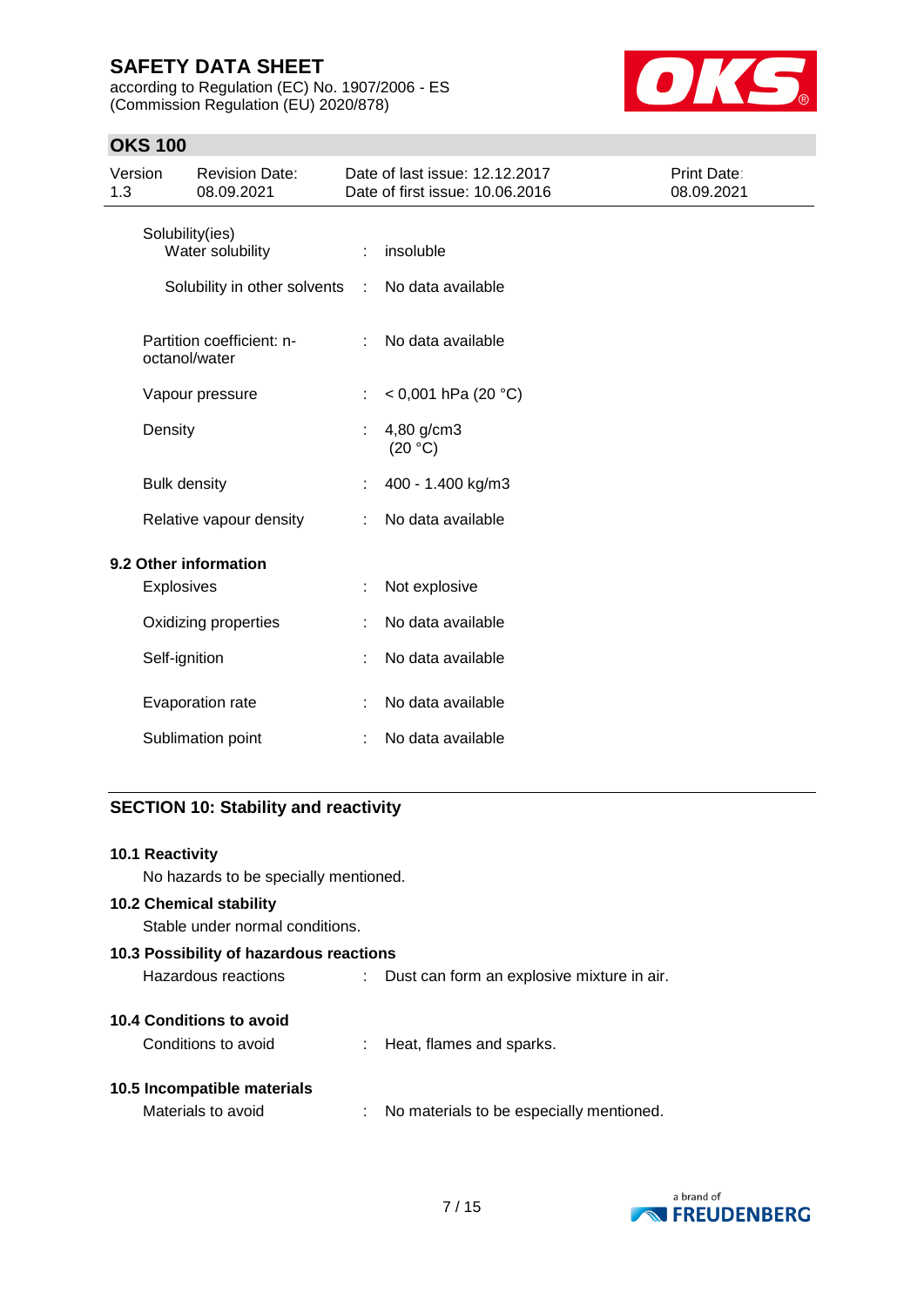according to Regulation (EC) No. 1907/2006 - ES (Commission Regulation (EU) 2020/878)



# **OKS 100**

| Version | <b>Revision Date:</b> | Date of last issue: 12.12.2017  | <b>Print Date:</b> |
|---------|-----------------------|---------------------------------|--------------------|
| 1.3     | 08.09.2021            | Date of first issue: 10.06.2016 | 08.09.2021         |

#### **10.6 Hazardous decomposition products**

No decomposition if stored and applied as directed.

### **SECTION 11: Toxicological information**

### **11.1 Information on toxicological effects**

| <b>Acute toxicity</b>                        |                                                                                                                                                    |
|----------------------------------------------|----------------------------------------------------------------------------------------------------------------------------------------------------|
| <b>Product:</b><br>Acute oral toxicity<br>÷. | Remarks: This information is not available.                                                                                                        |
|                                              |                                                                                                                                                    |
| Acute inhalation toxicity                    | Symptoms: Inhalation may provoke the following symptoms:,<br>Respiratory disorder, Dust may cause sore throat and pains in<br>the lungs and chest. |
| Acute dermal toxicity                        | : Remarks: This information is not available.                                                                                                      |
| Components:                                  |                                                                                                                                                    |
| molybdenum disulphide:                       |                                                                                                                                                    |
| Acute oral toxicity<br>$\mathbb{Z}^{\times}$ | LD50 (Rat): $> 5.000$ mg/kg                                                                                                                        |
| Acute dermal toxicity<br>÷.                  | LD50 (Rat): $> 16.000$ mg/kg                                                                                                                       |
| <b>Skin corrosion/irritation</b>             |                                                                                                                                                    |
| <b>Product:</b>                              |                                                                                                                                                    |
| Remarks                                      | This information is not available.                                                                                                                 |
| Components:                                  |                                                                                                                                                    |
| molybdenum disulphide:                       |                                                                                                                                                    |
| Assessment                                   | No skin irritation                                                                                                                                 |
| Result                                       | No skin irritation                                                                                                                                 |
| Serious eye damage/eye irritation            |                                                                                                                                                    |
| <b>Product:</b>                              |                                                                                                                                                    |
| Remarks                                      | Contact with eyes may cause irritation.                                                                                                            |
| Components:                                  |                                                                                                                                                    |
| molybdenum disulphide:                       |                                                                                                                                                    |
| Assessment                                   | No eye irritation                                                                                                                                  |
| Result                                       | No eye irritation                                                                                                                                  |

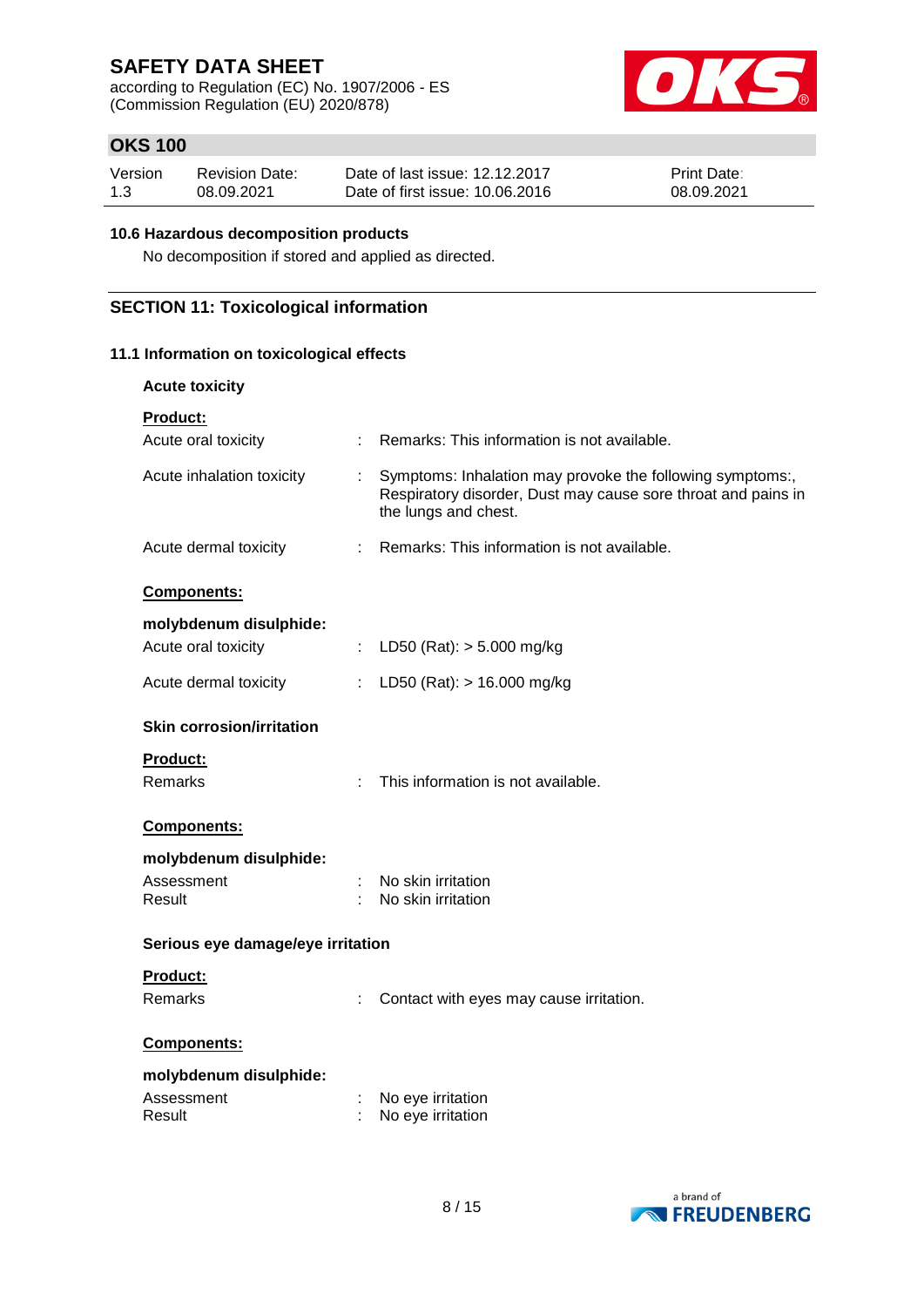according to Regulation (EC) No. 1907/2006 - ES (Commission Regulation (EU) 2020/878)



# **OKS 100**

| Version<br><b>Revision Date:</b><br>08.09.2021<br>1.3 |                                                     |                       | Date of last issue: 12.12.2017<br>Date of first issue: 10.06.2016                | Print Date:<br>08.09.2021 |
|-------------------------------------------------------|-----------------------------------------------------|-----------------------|----------------------------------------------------------------------------------|---------------------------|
|                                                       | Respiratory or skin sensitisation                   |                       |                                                                                  |                           |
| Product:<br>Remarks                                   |                                                     |                       | This information is not available.                                               |                           |
|                                                       | Components:                                         |                       |                                                                                  |                           |
|                                                       | molybdenum disulphide:                              |                       |                                                                                  |                           |
| Result                                                | Assessment                                          |                       | Does not cause skin sensitisation.<br>Does not cause skin sensitisation.         |                           |
|                                                       | <b>Germ cell mutagenicity</b>                       |                       |                                                                                  |                           |
| Product:                                              |                                                     |                       |                                                                                  |                           |
|                                                       | Genotoxicity in vitro                               |                       | : Remarks: No data available                                                     |                           |
|                                                       | Genotoxicity in vivo                                |                       | : Remarks: No data available                                                     |                           |
|                                                       | Components:                                         |                       |                                                                                  |                           |
| sessment                                              | molybdenum disulphide:                              |                       | Germ cell mutagenicity- As- : Animal testing did not show any mutagenic effects. |                           |
|                                                       | Carcinogenicity                                     |                       |                                                                                  |                           |
| <b>Product:</b><br>Remarks                            |                                                     | ÷.                    | No data available                                                                |                           |
|                                                       | Components:                                         |                       |                                                                                  |                           |
| ment                                                  | molybdenum disulphide:<br>Carcinogenicity - Assess- |                       | : No evidence of carcinogenicity in animal studies.                              |                           |
|                                                       | <b>Reproductive toxicity</b>                        |                       |                                                                                  |                           |
| Product:                                              | Effects on fertility                                |                       | Remarks: No data available                                                       |                           |
| ment                                                  | Effects on foetal develop-                          | $\mathbb{Z}^{\times}$ | Remarks: No data available                                                       |                           |
|                                                       | <b>STOT - single exposure</b>                       |                       |                                                                                  |                           |
|                                                       | Components:                                         |                       |                                                                                  |                           |
|                                                       | molybdenum disulphide:<br>Assessment                |                       | The substance or mixture is not classified as specific target                    |                           |

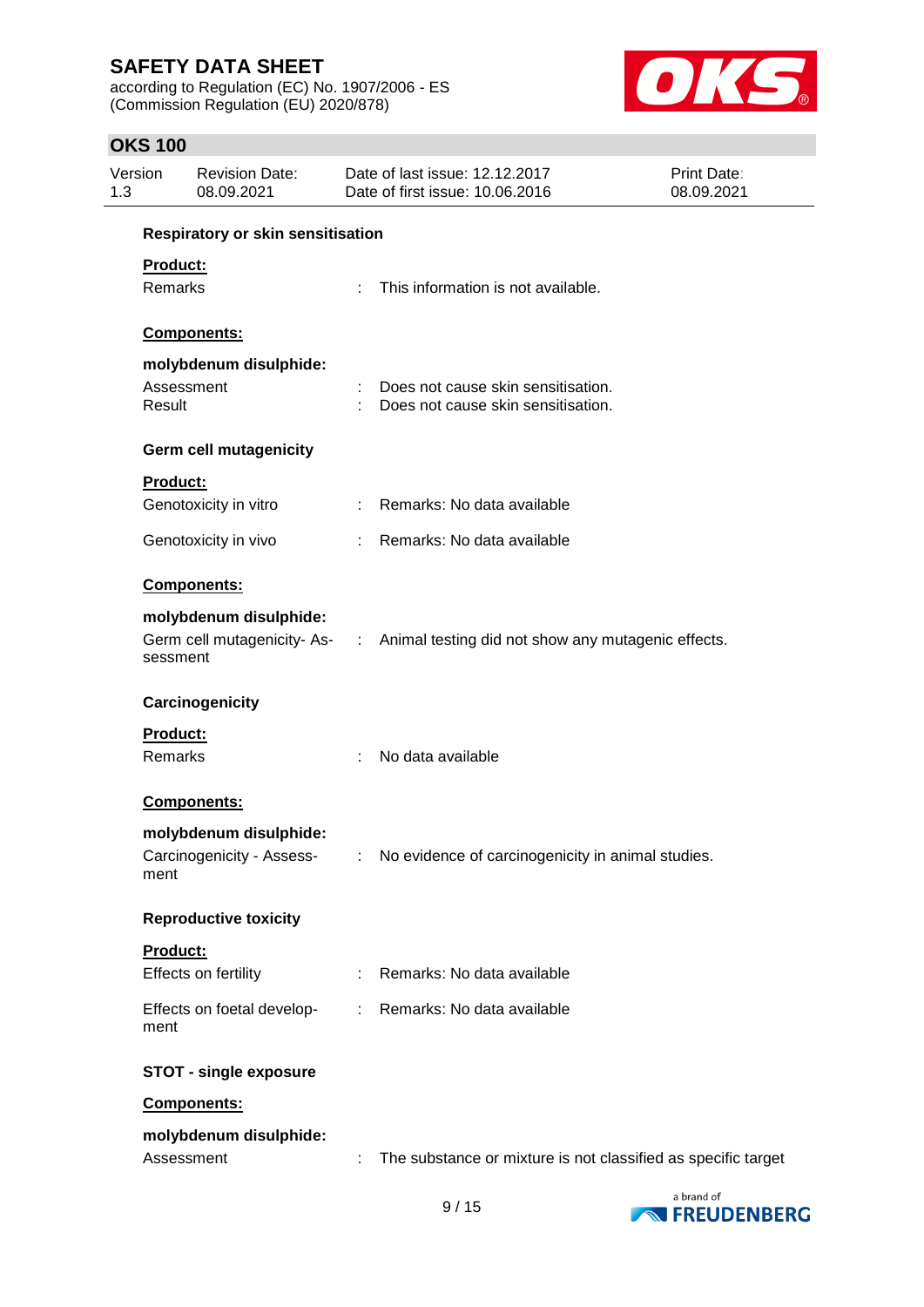according to Regulation (EC) No. 1907/2006 - ES (Commission Regulation (EU) 2020/878)



## **OKS 100**

| Version<br>1.3 |                            | <b>Revision Date:</b><br>08.09.2021 |   | Date of last issue: 12.12.2017<br>Date of first issue: 10.06.2016                                   | Print Date:<br>08.09.2021 |
|----------------|----------------------------|-------------------------------------|---|-----------------------------------------------------------------------------------------------------|---------------------------|
|                |                            |                                     |   | organ toxicant, single exposure.                                                                    |                           |
|                |                            | <b>STOT - repeated exposure</b>     |   |                                                                                                     |                           |
|                |                            | Components:                         |   |                                                                                                     |                           |
|                | Assessment                 | molybdenum disulphide:              |   | The substance or mixture is not classified as specific target<br>organ toxicant, repeated exposure. |                           |
|                |                            | <b>Repeated dose toxicity</b>       |   |                                                                                                     |                           |
|                | Product:<br><b>Remarks</b> |                                     | ÷ | This information is not available.                                                                  |                           |
|                |                            | <b>Aspiration toxicity</b>          |   |                                                                                                     |                           |
|                | Product:                   | This information is not available.  |   |                                                                                                     |                           |
|                |                            | <b>Further information</b>          |   |                                                                                                     |                           |
|                | Product:<br><b>Remarks</b> |                                     |   | Prolonged or repeated inhalation may cause damage to the<br>lungs.                                  |                           |
|                |                            | Components:                         |   |                                                                                                     |                           |
|                | Remarks                    | molybdenum disulphide:              | ÷ | Information given is based on data on the components and<br>the toxicology of similar products.     |                           |

# **SECTION 12: Ecological information**

# **12.1 Toxicity**

# **Product:**

| Toxicity to fish                                                                    | : Remarks: No data available |
|-------------------------------------------------------------------------------------|------------------------------|
| Toxicity to daphnia and other : Remarks: No data available<br>aquatic invertebrates |                              |
| Toxicity to algae/aquatic<br>plants                                                 | Remarks: No data available   |
| Toxicity to microorganisms                                                          | Remarks: No data available   |

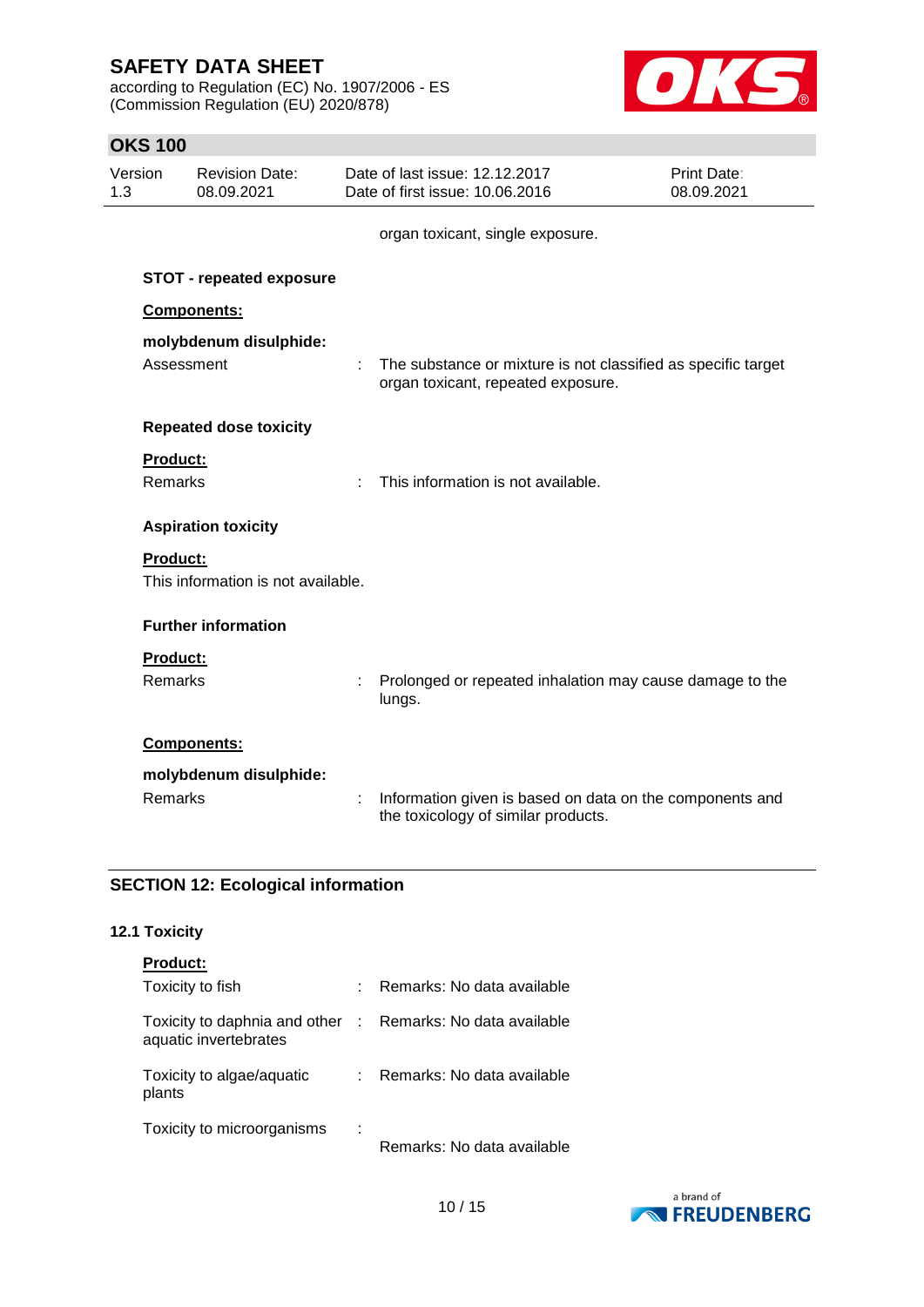according to Regulation (EC) No. 1907/2006 - ES (Commission Regulation (EU) 2020/878)



## **OKS 100**

| Version | <b>Revision Date:</b> | Date of last issue: 12.12.2017  | <b>Print Date:</b> |
|---------|-----------------------|---------------------------------|--------------------|
| 1.3     | 08.09.2021            | Date of first issue: 10.06.2016 | 08.09.2021         |
|         |                       |                                 |                    |

### **Components:**

## **molybdenum disulphide:**

| Toxicity to fish                                       |   | : LC50 (Pimephales promelas (fathead minnow)): > 100 mg/l<br>Exposure time: 96 h           |
|--------------------------------------------------------|---|--------------------------------------------------------------------------------------------|
| Toxicity to daphnia and other<br>aquatic invertebrates | ÷ | EC50 (Daphnia magna (Water flea)): > 100 mg/l<br>Exposure time: 48 h                       |
| Toxicity to algae/aquatic<br>plants                    |   | EC50 (Pseudokirchneriella subcapitata (green algae)): > 100<br>mq/l<br>Exposure time: 72 h |

### **12.2 Persistence and degradability**

#### **Product:**

| Biodegradability                                                | : Remarks: No data available |
|-----------------------------------------------------------------|------------------------------|
| Physico-chemical removabil- : Remarks: No data available<br>ity |                              |

#### **12.3 Bioaccumulative potential**

**Product:**

| <b>Bioaccumulation</b> | Remarks: This substance is not considered to be persistent,<br>bioaccumulating and toxic (PBT).<br>This substance is not considered to be very persistent and<br>very bioaccumulating (vPvB). |
|------------------------|-----------------------------------------------------------------------------------------------------------------------------------------------------------------------------------------------|
|                        |                                                                                                                                                                                               |

### **12.4 Mobility in soil**

| Mobility                                           | : Remarks: No data available |
|----------------------------------------------------|------------------------------|
| Distribution among environ-<br>mental compartments | : Remarks: No data available |

#### **12.5 Results of PBT and vPvB assessment**

#### **Product:**

| Assessment | : This substance/mixture contains no components considered<br>to be either persistent, bioaccumulative and toxic (PBT), or<br>very persistent and very bioaccumulative (vPvB) at levels of<br>$0.1\%$ or higher |
|------------|-----------------------------------------------------------------------------------------------------------------------------------------------------------------------------------------------------------------|
|            |                                                                                                                                                                                                                 |

#### **12.6 Endocrine disrupting properties**

#### **Product:**

| Assessment | The substance/mixture does not contain components consid- |
|------------|-----------------------------------------------------------|
|            | ered to have endocrine disrupting properties according to |

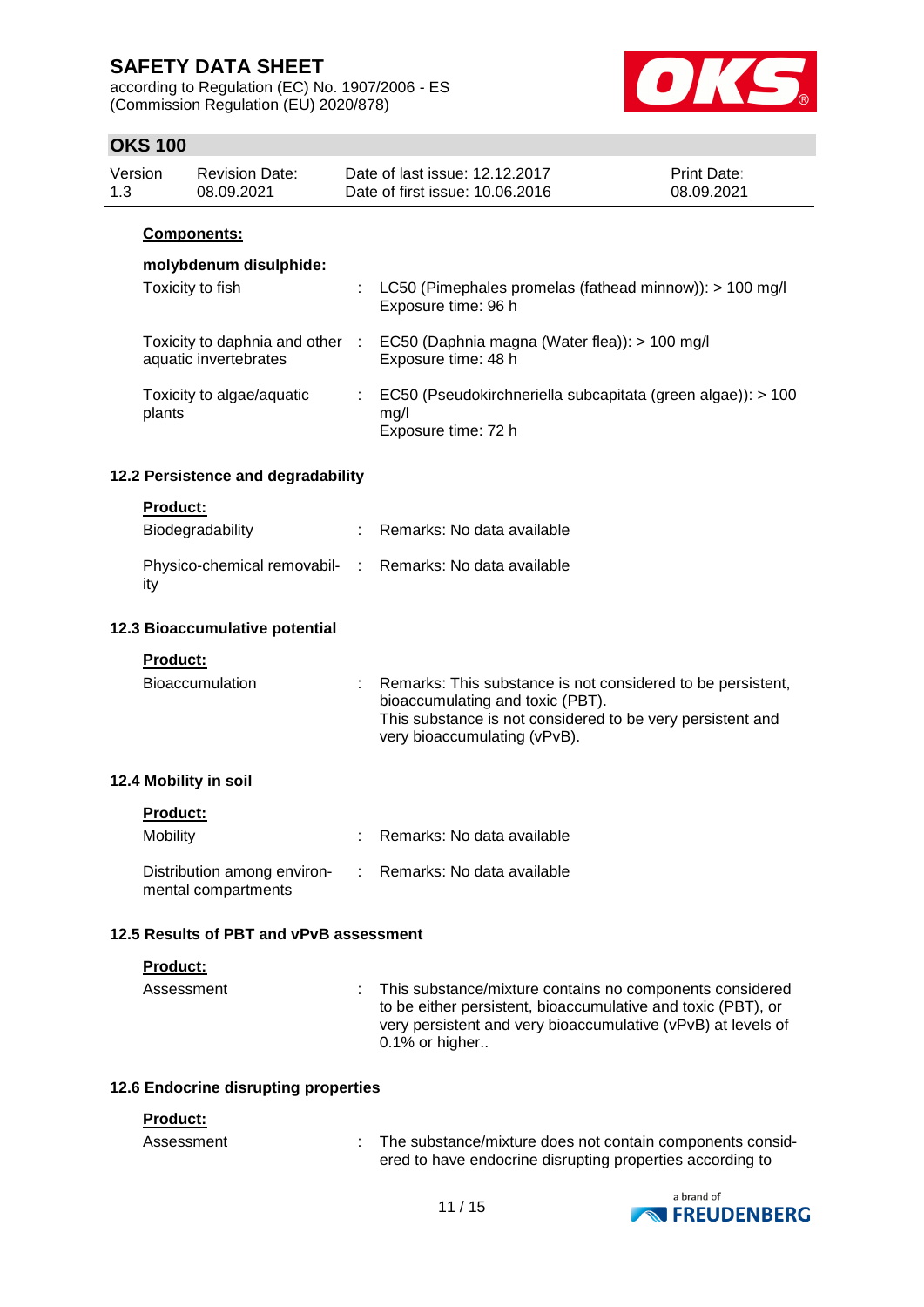according to Regulation (EC) No. 1907/2006 - ES (Commission Regulation (EU) 2020/878)



# **OKS 100**

| Version<br>1.3 | <b>Revision Date:</b><br>08.09.2021    |    | Date of last issue: 12.12.2017<br>Date of first issue: 10.06.2016                                                                               | <b>Print Date:</b><br>08.09.2021 |
|----------------|----------------------------------------|----|-------------------------------------------------------------------------------------------------------------------------------------------------|----------------------------------|
|                |                                        |    | REACH Article 57(f) or Commission Delegated regulation<br>(EU) 2017/2100 or Commission Regulation (EU) 2018/605 at<br>levels of 0.1% or higher. |                                  |
|                | 12.7 Other adverse effects             |    |                                                                                                                                                 |                                  |
|                | <b>Product:</b>                        |    |                                                                                                                                                 |                                  |
|                | Additional ecological infor-<br>mation | ÷. | No information on ecology is available.                                                                                                         |                                  |

### **SECTION 13: Disposal considerations**

| 13.1 Waste treatment methods |   |                                                                                                               |
|------------------------------|---|---------------------------------------------------------------------------------------------------------------|
| Product                      | t | The product should not be allowed to enter drains, water<br>courses or the soil.                              |
|                              |   | Waste codes should be assigned by the user based on the<br>application for which the product was used.        |
| Contaminated packaging       | ÷ | Packaging that is not properly emptied must be disposed of as<br>the unused product.                          |
|                              |   | Dispose of waste product or used containers according to<br>local regulations.                                |
|                              |   | The following Waste Codes are only suggestions:                                                               |
| Waste Code                   |   | unused product<br>06 06 03, wastes containing sulphides other than those men-<br>tioned in 06 06 02           |
|                              |   | uncleaned packagings<br>15 01 10, packaging containing residues of or contaminated<br>by hazardous substances |

# **SECTION 14: Transport information**

### **14.1 UN number or ID number**

Not regulated as a dangerous good

# **14.2 UN proper shipping name**

Not regulated as a dangerous good

## **14.3 Transport hazard class(es)**

Not regulated as a dangerous good

## **14.4 Packing group**

Not regulated as a dangerous good

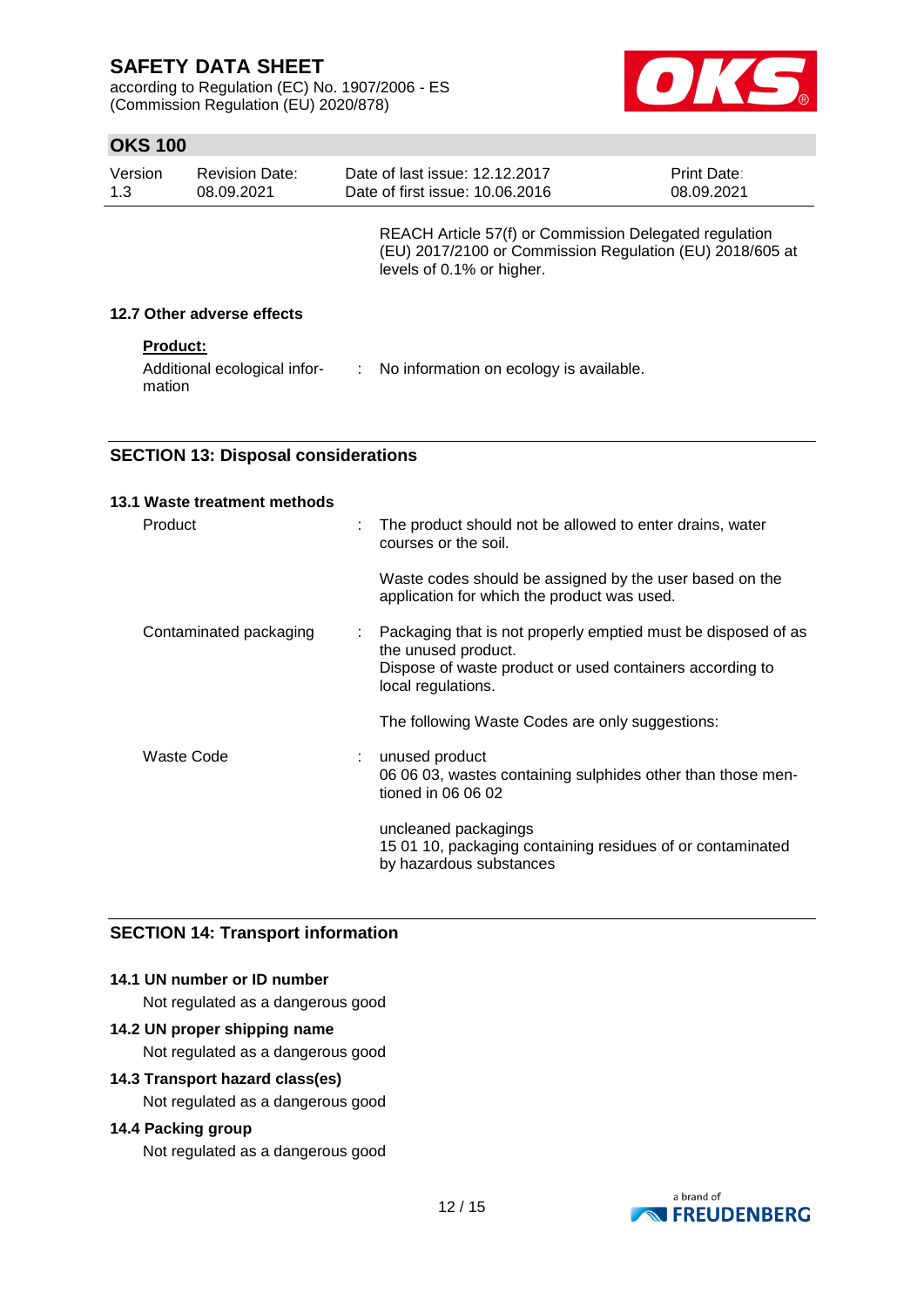according to Regulation (EC) No. 1907/2006 - ES (Commission Regulation (EU) 2020/878)



# **OKS 100**

| Version | <b>Revision Date:</b> | Date of last issue: 12.12.2017  | <b>Print Date:</b> |
|---------|-----------------------|---------------------------------|--------------------|
| 1.3     | 08.09.2021            | Date of first issue: 10.06.2016 | 08.09.2021         |

### **14.5 Environmental hazards**

Not regulated as a dangerous good

### **14.6 Special precautions for user**

Not applicable

### **14.7 Maritime transport in bulk according to IMO instruments**

### Remarks : Not applicable for product as supplied.

### **SECTION 15: Regulatory information**

#### **15.1 Safety, health and environmental regulations/legislation specific for the substance or mixture**

| REACH - Restrictions on the manufacture, placing on<br>the market and use of certain dangerous substances,<br>preparations and articles (Annex XVII)               |                |    | Not applicable                                                                                                                 |
|--------------------------------------------------------------------------------------------------------------------------------------------------------------------|----------------|----|--------------------------------------------------------------------------------------------------------------------------------|
| REACH - Candidate List of Substances of Very High<br>Concern for Authorisation (Article 59).<br>(EU SVHC)                                                          |                | ÷. | This product does not contain sub-<br>stances of very high concern (Regu-<br>lation (EC) No 1907/2006 (REACH),<br>Article 57). |
| REACH - List of substances subject to authorisation<br>(Annex XIV)<br>(EU. REACH - Annex XIV)                                                                      |                | ÷. | Not applicable                                                                                                                 |
| Regulation (EC) No 1005/2009 on substances that de-<br>plete the ozone layer<br>(EC 1005/2009)                                                                     |                | ÷  | Not applicable                                                                                                                 |
| Regulation (EU) 2019/1021 on persistent organic pollu-<br>tants (recast)<br>(EU POP)                                                                               |                | ÷. | Not applicable                                                                                                                 |
| Regulation (EC) No 649/2012 of the European Parlia-<br>ment and the Council concerning the export and import<br>of dangerous chemicals<br>(EU PIC)                 |                | ÷  | Not applicable                                                                                                                 |
| Regulation (EU) 2019/1148 on the marketing and use of :<br>explosives precursors                                                                                   |                |    | Not applicable                                                                                                                 |
| Seveso III: Directive 2012/18/EU of the European<br>Parliament and of the Council on the control of<br>major-accident hazards involving dangerous sub-<br>stances. | - 1            |    | Not applicable                                                                                                                 |
| Volatile organic compounds<br>÷                                                                                                                                    | Not applicable |    | Directive 2010/75/EU of 24 November 2010 on industrial<br>emissions (integrated pollution prevention and control)              |

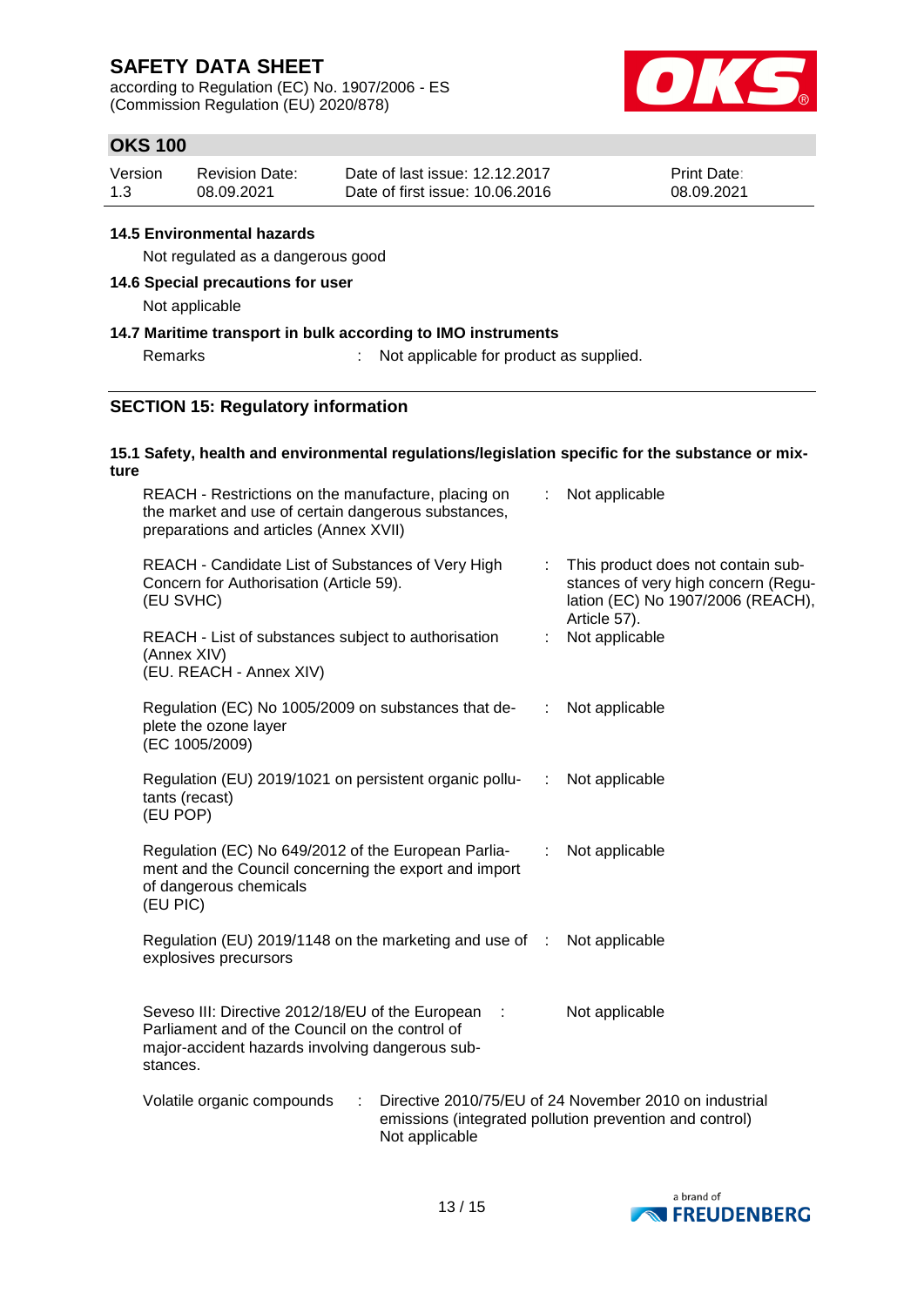according to Regulation (EC) No. 1907/2006 - ES (Commission Regulation (EU) 2020/878)



# **OKS 100**

| Version | Revision Date: | Date of last issue: 12.12.2017  | <b>Print Date:</b> |
|---------|----------------|---------------------------------|--------------------|
| 1.3     | 08.09.2021     | Date of first issue: 10.06.2016 | 08.09.2021         |

#### **15.2 Chemical safety assessment**

This information is not available.

### **SECTION 16: Other information**

#### **Full text of other abbreviations**

| ES VLA          | : Spain. Environmental Limits for exposure to Chemical agents |
|-----------------|---------------------------------------------------------------|
|                 | - Table 1: Occupational Exposure Values                       |
| ES VLA / VLA-ED | Environmental Daily Limit Value                               |

ADN - European Agreement concerning the International Carriage of Dangerous Goods by Inland Waterways; ADR - European Agreement concerning the International Carriage of Dangerous Goods by Road; AIIC - Australian Inventory of Industrial Chemicals; ASTM - American Society for the Testing of Materials; bw - Body weight; CLP - Classification Labelling Packaging Regulation; Regulation (EC) No 1272/2008; CMR - Carcinogen, Mutagen or Reproductive Toxicant; DIN - Standard of the German Institute for Standardisation; DSL - Domestic Substances List (Canada); ECHA - European Chemicals Agency; EC-Number - European Community number; ECx - Concentration associated with x% response; ELx - Loading rate associated with x% response; EmS - Emergency Schedule; ENCS - Existing and New Chemical Substances (Japan); ErCx - Concentration associated with x% growth rate response; GHS - Globally Harmonized System; GLP - Good Laboratory Practice; IARC - International Agency for Research on Cancer; IATA - International Air Transport Association; IBC - International Code for the Construction and Equipment of Ships carrying Dangerous Chemicals in Bulk; IC50 - Half maximal inhibitory concentration; ICAO - International Civil Aviation Organization; IECSC - Inventory of Existing Chemical Substances in China; IMDG - International Maritime Dangerous Goods; IMO - International Maritime Organization; ISHL - Industrial Safety and Health Law (Japan); ISO - International Organisation for Standardization; KECI - Korea Existing Chemicals Inventory; LC50 - Lethal Concentration to 50 % of a test population; LD50 - Lethal Dose to 50% of a test population (Median Lethal Dose); MARPOL - International Convention for the Prevention of Pollution from Ships; n.o.s. - Not Otherwise Specified; NO(A)EC - No Observed (Adverse) Effect Concentration; NO(A)EL - No Observed (Adverse) Effect Level; NOELR - No Observable Effect Loading Rate; NZIoC - New Zealand Inventory of Chemicals; OECD - Organization for Economic Co-operation and Development; OPPTS - Office of Chemical Safety and Pollution Prevention; PBT - Persistent, Bioaccumulative and Toxic substance; PICCS - Philippines Inventory of Chemicals and Chemical Substances; (Q)SAR - (Quantitative) Structure Activity Relationship; REACH - Regulation (EC) No 1907/2006 of the European Parliament and of the Council concerning the Registration, Evaluation, Authorisation and Restriction of Chemicals; RID - Regulations concerning the International Carriage of Dangerous Goods by Rail; SADT - Self-Accelerating Decomposition Temperature; SDS - Safety Data Sheet; SVHC - Substance of Very High Concern; TCSI - Taiwan Chemical Substance Inventory; TRGS - Technical Rule for Hazardous Substances; TSCA - Toxic Substances Control Act (United States); UN - United Nations; vPvB - Very Persistent and Very Bioaccumulative

#### **Further information**

This safety data sheet applies only to products as originally packed and labelled. The information contained therein may not be reproduced or modified without our express written permission. Any forwarding of this document is only permitted to the extent required by law. Any further, in particular public, dissemination of the safety data sheet (e.g. as a document for download from the Internet) is not permitted without our express written consent. We provide our customers with